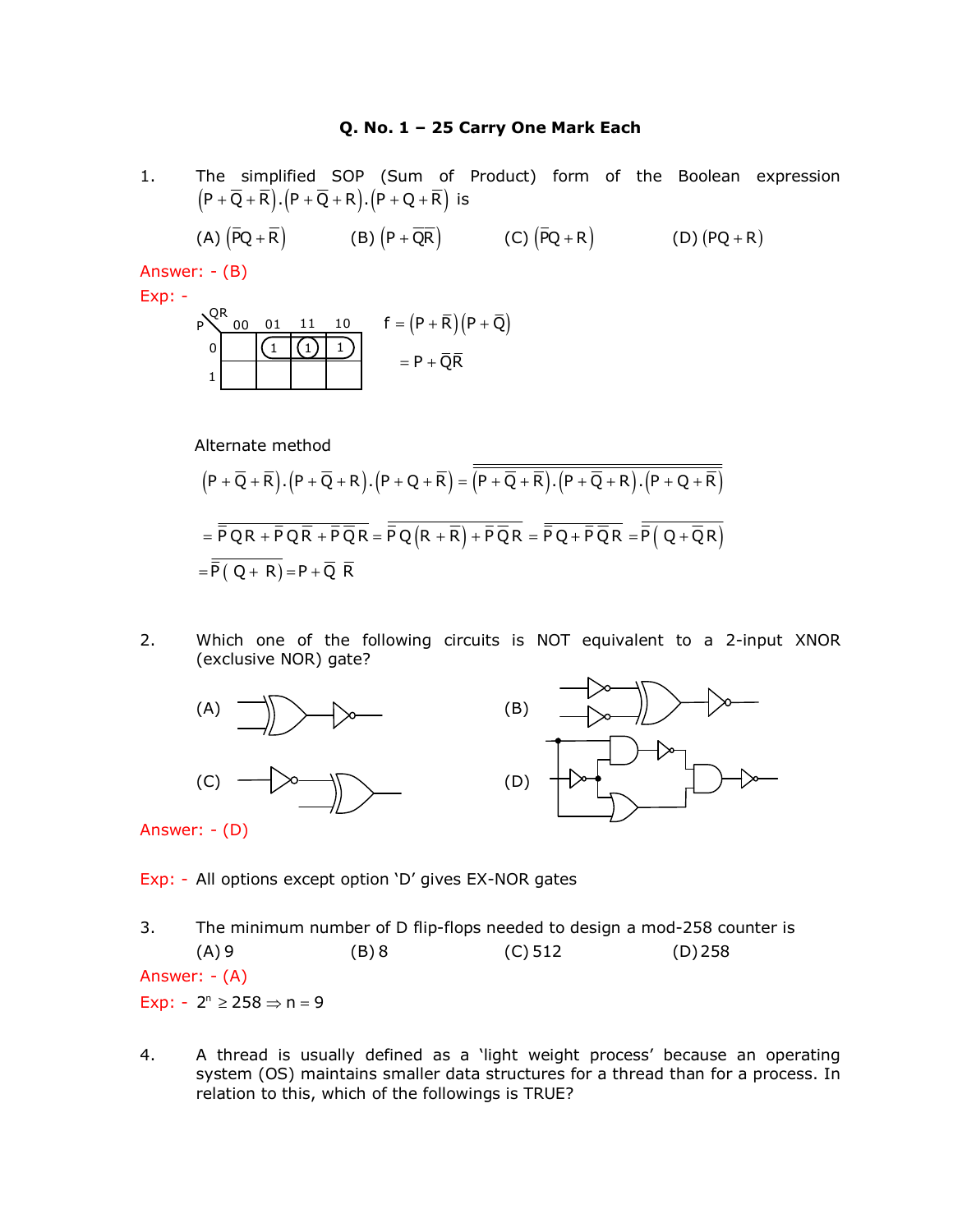- (A) On per-thread basis, the OS maintains only CPU register state
- (B) The OS does not maintain a separate stack for each thread
- (C) On per-thread basis, the OS does not maintain virtual memory state
- (D)On per thread basis, the OS maintains only scheduling and accounting information

Answer: - (A)

5. K4 and Q3 are graphs with the following structures



Which one of the following statements is TRUE in relation to these graphs?

(A) K4 is planar while Q3 is not (B) Both K4 and Q3 are planar (C) Q3 is planar while K4 is not (D)Neither K4 not Q3 is planar

Answer: - (B)

Exp: -





∴ Both  $K_4$  and  $Q_3$  are planar

6. If the difference between the expectation of the square of random variable  $\left(\mathsf{E}\big[\mathsf{X}^{\mathsf{2}}\big]\right)$  and the square of the expectation of the random variable  $\left(\mathsf{E}\big[\mathsf{X}^{\mathsf{2}}\big]\right)$  is denoted by R then

(A) R = 0 (B) R < 0 (C) R ≥ 0 (D) R > 0

Answer: - (C)

7. The lexical analysis for a modern computer language such as Java needs the power of which one of the following machine models in a necessary and sufficient sense?

(A) Finite state automata

(B) Deterministic pushdown automata

(C) Non-Deterministic pushdown automata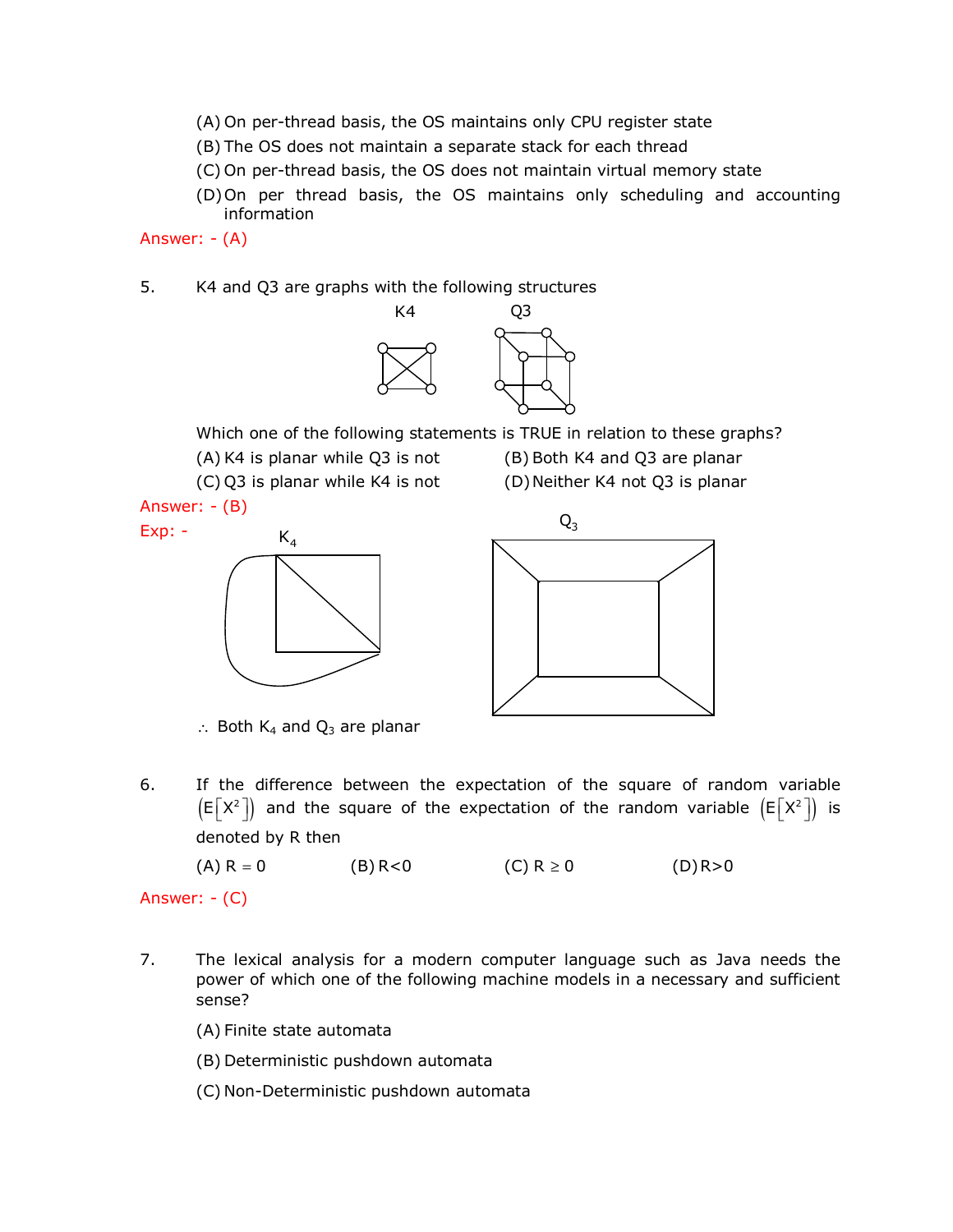### (D)Turing machine

Answer: - (A)

Exp: - Lexical Analysis is implemented by finite automata

8. Let the page fault service time be 10ms in a computer with average memory access time being 20ns. If one page fault is generated for every  $10^6$  memory accesses, what is the effective access time for the memory?

(A) 21ns (B) 30ns (C) 23ns (D)35ns

Answer: - (B)

Exp: -  $P =$  page fault rate

 $EA = p \times page$  fault service time

$$
+(1-p) \times \text{Memory access time}
$$

$$
= \frac{1}{10^6} \times 10 \times 10^6 + \left(1 - \frac{1}{10^6}\right) \times 20 \cong 29.9 \text{ns}
$$

9. Consider a hypothetical processor with an instruction of type LW R1, 20(R2), which during execution reads a 32-bit word from memory and stores it in a 32-bit register R1. The effective address of the memory location is obtained by the addition of constant 20 and the contents of register R2. Which of the following best reflects the addressing mode implemented by this instruction for the operand in memory?

(A) Immediate Addressing (B) Register Addressing

(C) Register Indirect Scaled Addressing(D)Base Indexed Addressing

Answer: - (D)

Exp: - Here 20 will act as base and content of  $R_2$  will be index

10. What does the following fragment of C-program print?

```
\textsf{printf}\big( \textsf{``}\% \textsf{s''}, \ \textsf{p+p}[3]\textsf{-p}[1] \big);char c[ ] = "GATE2011";
        char \overline{p} = c;
        (A) GATE2011 (B) E2011 (C) 2011 (D)011
Answer: - (C)
```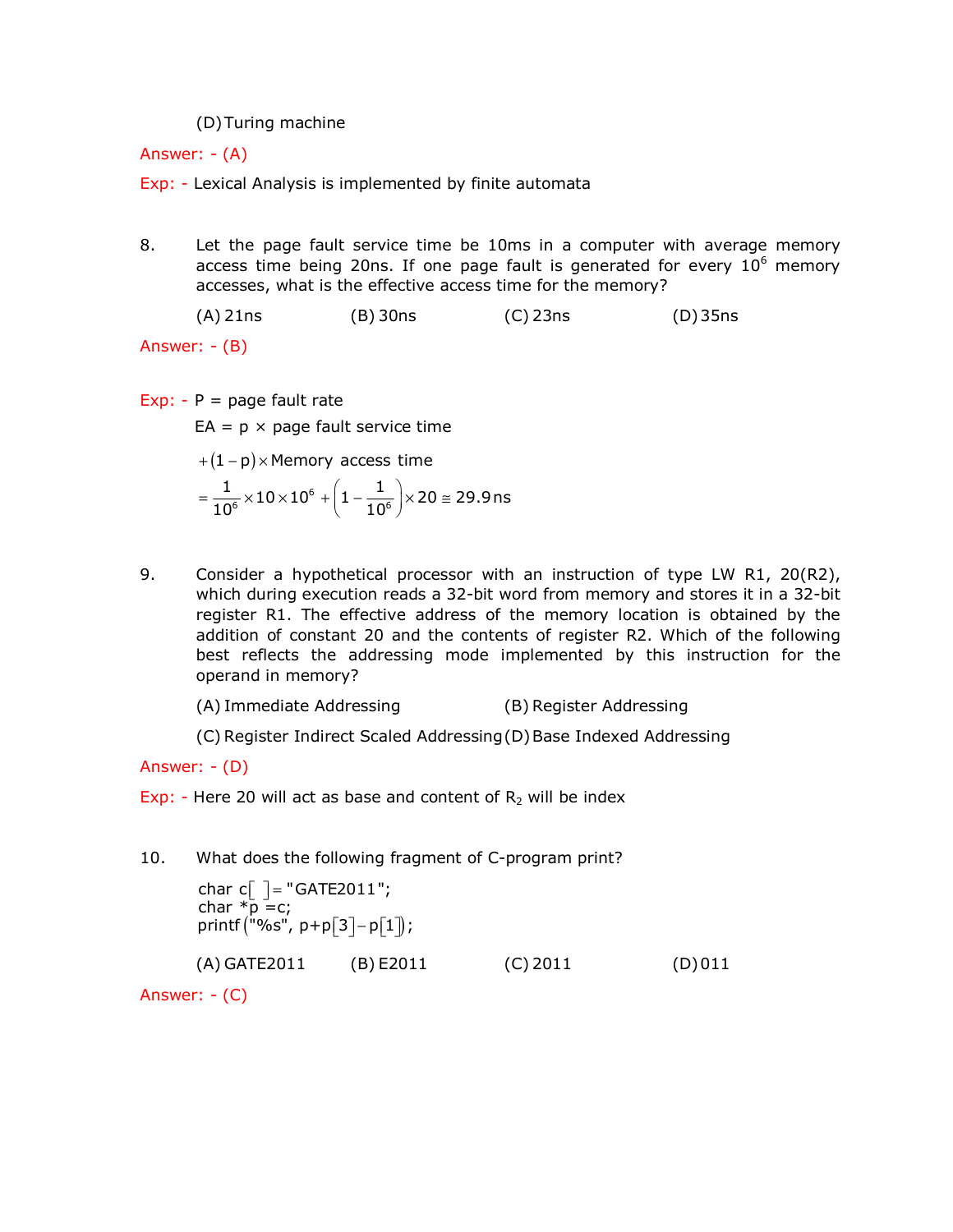11. A max-heap is a heap where the value of each parent is greater than or equal to the value of its children. Which of the following is a max-heap?



Answer: - (B)

Exp: - Heap is a complete binary tree

12. An algorithm to find the length of the longest monotonically increasing sequence of numbers in an array  $A[0:n-1]$  is given below.

Let  $L_i$  denote the length of the longest monotonically increasing sequence starting at index i in the array

Initialize  $L_{n-1} = 1$ 

For all i such that  $0 \le i \le n - 2$ 

$$
L_i = \begin{cases} 1 + L_{i+1} & \text{if } A[i] < A[i+1] \\ 1 & \text{Otherwise} \end{cases}
$$

Finally the length of the longest monotonically increasing sequence is Max  $(\mathsf{L}_\mathsf{0}, \mathsf{L}_\mathsf{1},...,\mathsf{L}_{\mathsf{n}-\mathsf{1}})$  . Which of the following statements is TRUE?

(A) The algorithm uses dynamic programming paradigm

(B) The algorithm has a linear complexity and uses branch and bound paradigm (C) The algorithm has a non-linear polynomial complexity and uses branch and bound paradigm

(D)The algorithm uses divide and conquer paradigm.

Answer: - (A)

13. Let P be a regular language and Q be a context free language such that  $Q \subset P$ . (For example, let P be the language represented by the regular expression  $p^*q^*$ and Q be  $\{p^n q^n \mid n \in N\}$ ). Then which of the following is ALWAYS regular?

(A)  $P \cap Q$  (B)  $P - Q$  (C)  $\Sigma^* - P$  (D)  $\Sigma^* - Q$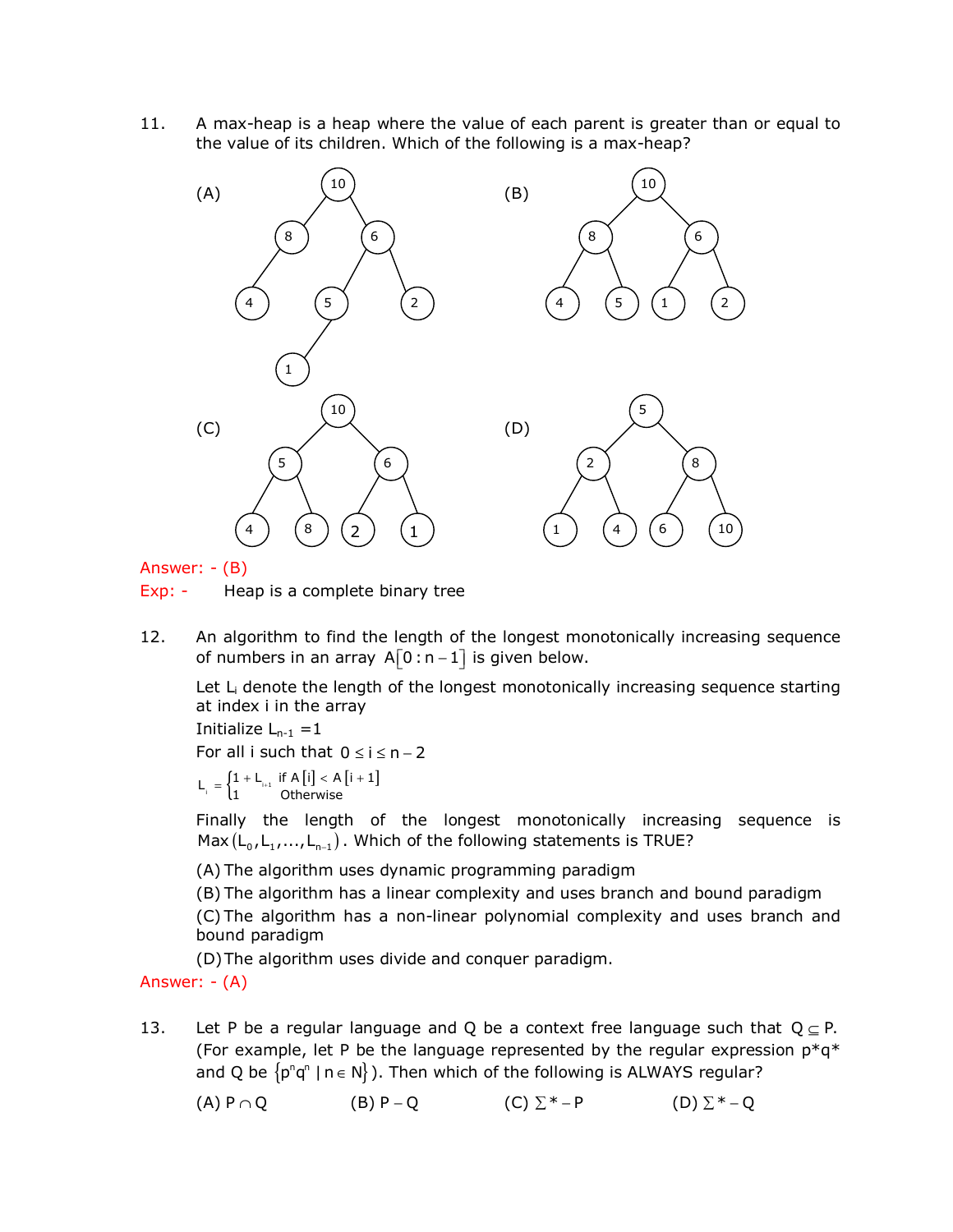Answer: - (C)

Exp:  $-\Sigma^*$  – P is the complement of P so it is always regular,

since regular languages are closed under complementation

14. In a compiler, keywords of a language are recognized during (A) parsing of the program (B) the code generation (C) the lexical analysis of the program (D)dataflow analysis

Answer: - (C)

Exp: - Any identifier is also a token so it is recognized in lexical Analysis

- 15. A layer-4 firewall (a device that can look at all protocol headers up to the transport layer) CANNOT
	- (A) block entire HTTP traffic during 9:00PM and 5:00AM
	- (B) block all ICMP traffic
	- (C) stop incoming traffic from a specific IP address but allow outgoing traffic to the same IP address

(D)block TCP traffic from a specific user on a multi-user system during 9:00PM and 5:00AM

Answer: - (A)

Exp: - Since it is a layer 4 firewall it cannot block application layer protocol like HTTP.

16. If two fair coins are flipped and at least one of the outcomes is known to be a head, what is the probability that both outcomes are heads?

 $(A) 1/3$  (B) 1/4 (C) 1/2 (D) 2/3 Answer: - (A)

Exp: - Sample space =  ${HH, HT, TH}$ 

Required probability =  $\frac{1}{2}$ 3 =

- 17. Consider different activities related to email.
	- m1: Send an email from a mail client to a mail server

m2: Download an email from mailbox server to a mail client

- m3: Checking email in a web browser
- Which is the application level protocol used in each activity?

(A) m1:HTTP m2:SMTP m3:POP (B) m1:SMTP m2:FTP m3:HTTP

(C) m1: SMTP m2: POP m3: HTTP (D)m1: POP m2: SMTP m3:IMAP

Answer: - (C)

Exp: - Sending an email will be done through user agent and message transfer agent by SMTP, downloading an email from mail box is done through POP, checking email in a web browser is done through HTTP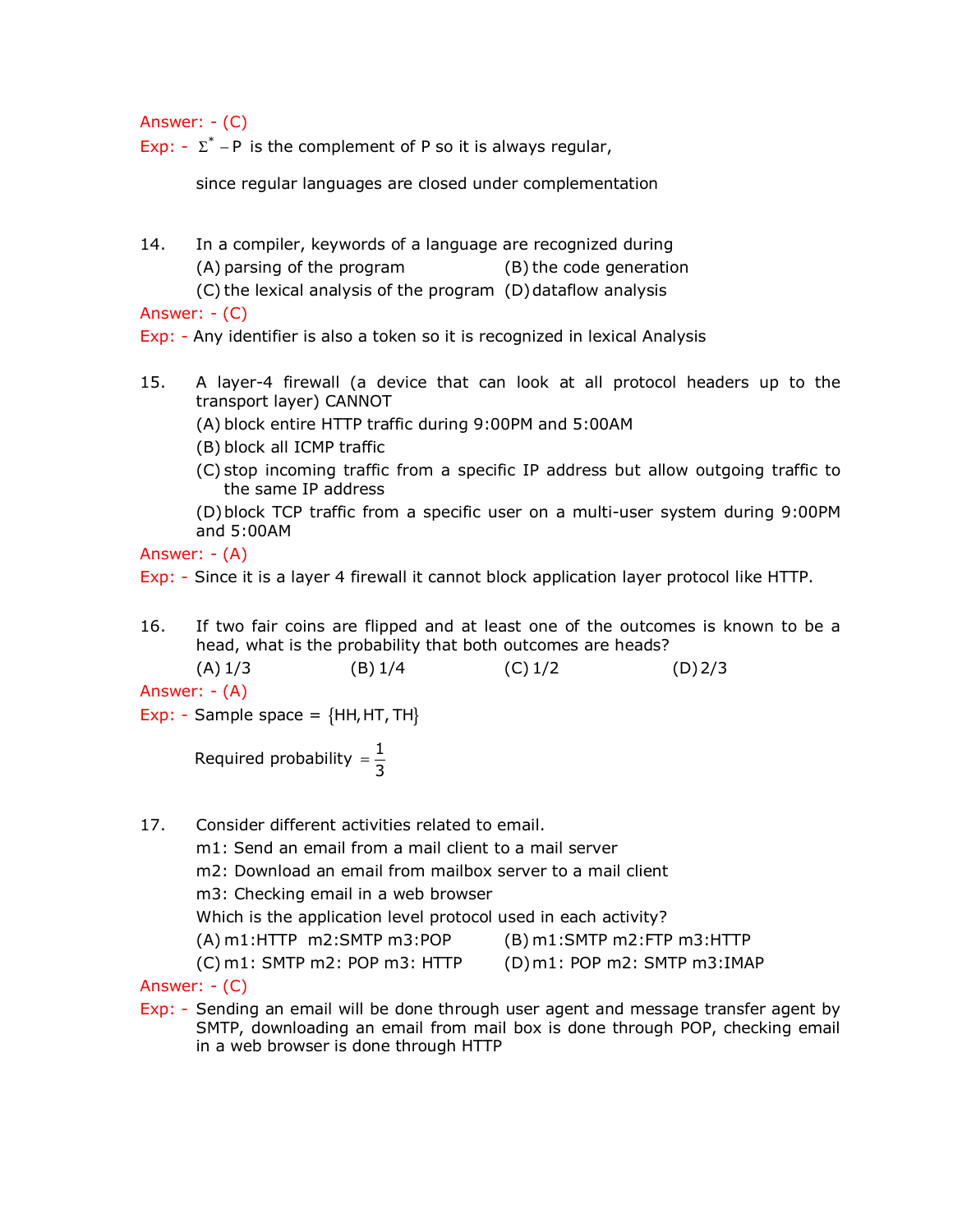18. A company needs to develop a strategy for software product development for which it has a choice of two programming languages L1 and L2. The number of lines of code (LOC) developed using L2 is estimated to be twice the LOC developed with L1. the product will have to be maintained for five years. Various parameters for the company are given in the table below.

| <b>Parameter</b>                 | Language L1   | Language L2  |
|----------------------------------|---------------|--------------|
| Man years needed for development | LOC / 10000   | LOC / 10000  |
| Development Cost per year        | Rs. 10,00,000 | Rs. 7,50,000 |
| Maintenance time                 | 5 years       | 5 years      |
| Cost of maintenance per year     | Rs. 1,00,000  | Rs. 50,000   |

Total cost of the project includes cost of development and maintenance. What is the LOC for L1 for which the cost of the project using L1 is equal to the cost of the project using L2?

(A) 4000 (B) 5000 (C) 4333 (D)4667 Answer: - (B)

Exp: -  $LOC$   $L_1 = x$ 

$$
L_2 = 2x
$$

Total cost of project

- $\frac{x}{10000}$  × 1000000 + 5 × 100000 =  $\frac{2x}{10000}$  × 750000 + 50000 × 5  $100x + 500000 = 150x + 250000$  $\Rightarrow$  50x = 500000 - 250000 ∴  $x = \frac{250000}{50}$  ⇒  $x = 5000$
- 19. Let the time taken to switch between user and kernel modes of execution be  $t_1$ while the time taken to switch between two processes be  $t<sub>2</sub>$ . Which of the following is TRUE?
	- (A)  $t_1 > t_2$
	- (B)  $t_1 = t_2$
	- (C)  $t_1 < t_2$

(D) Nothing can be said about the relation between  $t_1$  and  $t_2$ 

Answer: - (C)

Exp: - Process switching also involves mode changing.

20. A company needs to develop digital signal processing software for one of its newest inventions. The software is expected to have 40000 lines of code. The company needs to determine the effort in person-months needed to develop this software using the basic COCOMO model. The multiplicative factor for this model is given as 2.8 for the software development on embedded systems, while the exponentiation factor is given as 1.20. What is the estimated effort in personmonths?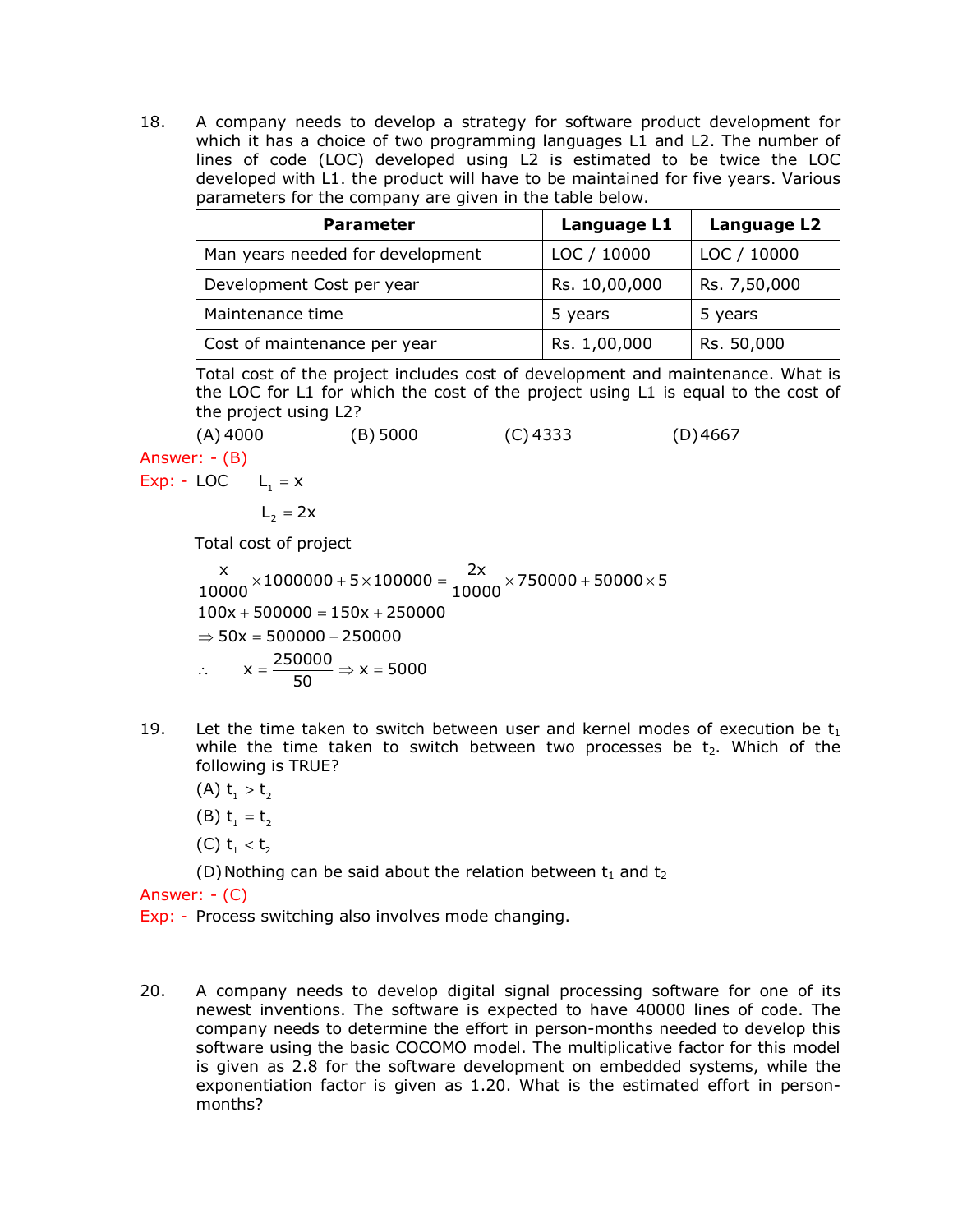| (A) 234.25                     | $(B)$ 932.50 | $(C)$ 287.80 | $(D)$ 122.40 |
|--------------------------------|--------------|--------------|--------------|
| Answer: - (A)                  |              |              |              |
| Exp: - Effort person per month |              |              |              |
| $= \alpha. (kDSI)^B$           |              |              |              |
| $KDSI = Kilo LOC$              |              |              |              |
| $=2.8\times(40)^{1.20}$        |              |              |              |
| $= 2.8 \times 83.6511$         |              |              |              |
| $= 234.22$ person per month    |              |              |              |

- 21. Which of the following pairs have DIFFERENT expressive power?
	- (A) Deterministic finite automata (DFA) and Non-deterministic finite automata (NFA)
	- (B) Deterministic push down automata (DPDA) and Non-deterministic push down automata (NPDA)
	- (C) Deterministic single-tape Turing machine and Non-deterministic single tape Turing machine
	- (D)Single-tape Turing machine and multi-tape Turing machine

## Answer: - (B)

Exp: - NPDA is more powerful than DPDA.

Hence answer is (B)

- 22. HTML (Hyper Text Markup Language) has language elements which permit certain actions other than describing the structure of the web document. Which one of the following actions is NOT supported by pure HTML (without any server or client side scripting) pages?
	- (A) Embed web objects from different sites into the same page
	- (B) Refresh the page automatically after a specified interval
	- (C) Automatically redirect to another page upon download
	- (D)Display the client time as part of the page

Answer: - (D)

- 23. Which of the following is NOT desired in a good Software Requirement Specifications (SRS) document?
	- (A) Functional Requirements
	- (B) Non Functional Requirements
	- (C) Goals of Implementation
	- (D) Algorithms for Software Implementation

## Answer: - (D)

24. A computer handles several interrupt sources of which the following are relevant for this question.

Interrupt from CPU temperature sensor

Interrupt from Mouse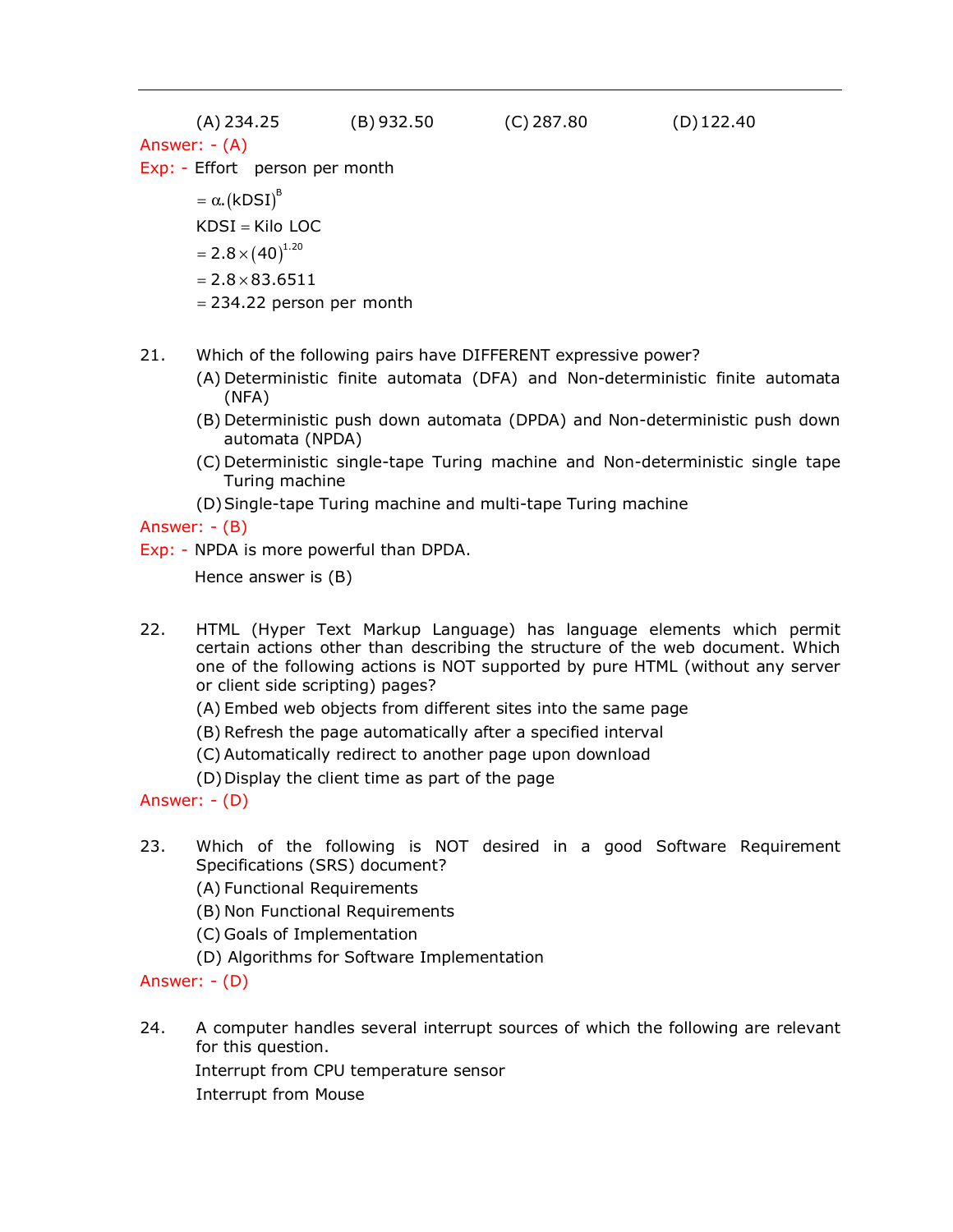Interrupt from Keyboard Interrupt from Hard Disk (A) Interrupt from Hard Disk (B) Interrupt from Mouse

(C) Interrupt from Keyboard (D) Interrupt from CPU temp sensor

Answer: - (D)

- 25. Consider a relational table with a single record for each registered student with the following attributes.
	- 1. Registration\_Number: Unique registration number for each registered student
	- 2. UID: Unique Identity number, unique at the national level for each citizen
	- 3. BankAccount Number: Unique account number at the bank. A student can have multiple accounts or joint accounts. This attributes stores the primary account number
	- 4. Name: Name of the Student
	- 5. Hostel Room: Room number of the hostel

Which of the following options is INCORRECT?

(A) BankAccount\_Number is a candidate key

- (B) Registration\_Number can be a primary key
- (C) UID is a candidate key if all students are from the same country
- (D) If S is a superkey such that S ∩ UID is NULL then S U UID is also a superkey

Answer: - (A)

Exp: - In case two students hold joint account then BankAccount\_Num will not uniquely determine other attributes.

# **Q. No. 26 – 51 Carry Two Marks Each**

26. Which of the given options provides the increasing order of asymptotic complexity of functions  $f_1, f_2, f_3$  and  $f_4$ ?

$$
f_1(n) = 2^n; f_2(n) = n^{3/2}; f_3(n) = n \log_2 n; f_4(n) = n^{\log_2 n}
$$

(A)  $f_3$ ,  $f_2$ ,  $f_4$ ,  $f_1$  (B)  $f_3$ ,  $f_2$ ,  $f_1$ ,  $f_4$  (C)  $f_2$ ,  $f_3$ ,  $f_1$ ,  $f_4$  (D)  $f_2$ ,  $f_3$ ,  $f_4$ ,  $f_1$ Answer: - (A) Let  $n = 1024$  $f_1(n) = 2^{1024}$  $f_2(n) = 2^{15}$  $f_3(n) = 10 \times 2^{10}$  $f_4(n) = 1024^{10} = 2^{100}$ 

 $\therefore$  f<sub>3</sub>, f<sub>2</sub>, f<sub>4</sub>, f<sub>1</sub> is the rquired increasing order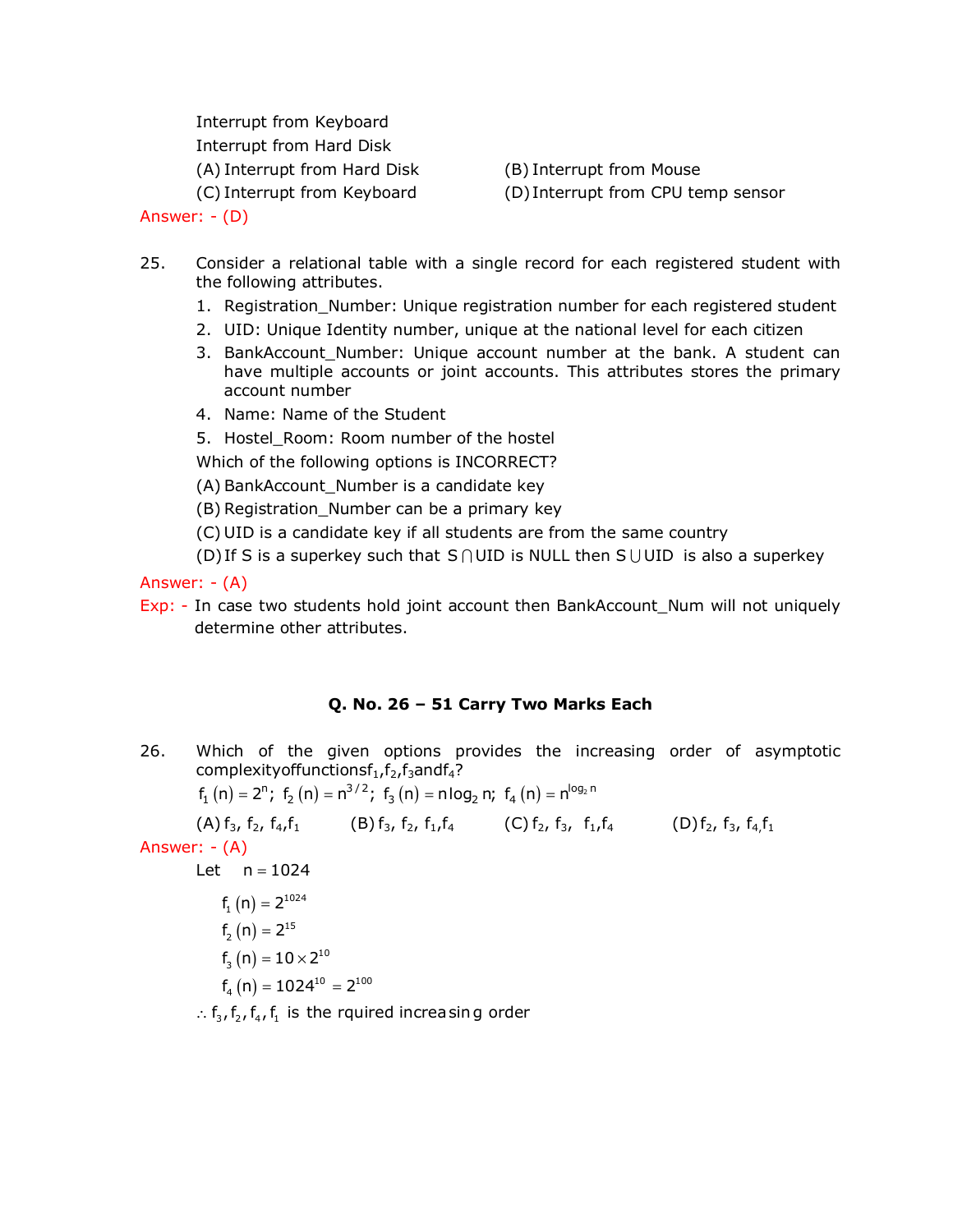27. Four matrices  $M_1$ ,  $M_2$ ,  $M_3$  and  $M_4$  are dimensions  $p \times q$ ,  $q \times r$ ,  $r \times s$  and  $s \times t$ respectively can be multiplied in several ways with different number of total scalar multiplications. For example When multiplied as  $((M_1 \times M_2) \times (M_3 \times M_4))$  the total number of scalar multiplications is pqr+rst+prt. When multiplied as  $(((M_1 \times M_2) \times M_3) \times M_4)$ , the total number of scalar multiplications is pqr+prs+pst.

If  $p=10$ ,  $q=100$ ,  $r=20$ ,  $s=5$  and  $t=80$ , then the minimum number of scalar multiplications needed is

(A) 248000 (B) 44000 (C) 19000 (D)25000 Answer: - (C)

Exp: - Multiply as  $(M_1 \times (M_2 \times M_3)) \times M_4$ 

The total number of scalar multiplication is

 $= qrs + pqs + pst$  $= 10000 + 5000 + 4000 = 19000$ 

28. Consider a relational table r with sufficient number of records, having attributes A<sub>1</sub>, A<sub>2</sub>,..., A<sub>n</sub> and let  $1 \le p \le n$ . Two queries Q1 and Q2 are given below.

 $\operatorname{Q1}:\; \pi_{\mathsf{A1}...\mathsf{A}_\mathsf{n}}\left( \sigma_{\mathsf{A_p=c}}\left( \mathsf{r}\right) \right) \; \mathsf{where} \; \mathsf{c} \; \mathsf{is} \; \mathsf{a} \; \mathsf{const}$ Q2:  $\pi_{\texttt{A1...A}_n} \left( \sigma_{\texttt{c}_1 \leq \texttt{A}_\texttt{p} \leq \texttt{c}_2} \left( \texttt{r} \right) \right)$  where  $\texttt{c}_1$  and  $\texttt{c}_2$  are constants

The database can be configured to do ordered indexing on  $A_p$  or hashing on  $A_p$ . Which of the following statements is TRUE?

(A) Ordered indexing will always outperform hashing for both queries

(B) Hashing will always outperform ordered indexing for both queries

(C) Hashing will outperform ordered indexing on Q1, but not on Q2

(D)Hashing will outperform ordered indexing on Q2, but not on Q1.

Answer: - (C)

29. Consider the matrix as given below.

 $\begin{bmatrix} 1 & 2 & 3 \end{bmatrix}$  $\begin{vmatrix} 0 & 4 & 7 \end{vmatrix}$  $\begin{bmatrix} 0 & 0 & 3 \end{bmatrix}$  $\begin{bmatrix} 0 & 4 & 7 \end{bmatrix}$ 

Which one of the following provides the CORRECT values of eigenvalues of the matrix?

 $(A) 1,4,3$  (B) 3,7,3 (C) 7,3,2 (D) 1,2,3

Answer: - (A)

Exp: - Given matrix is upper triangular matrix and its diagonal elements are its eigen values =  $1, 4, 3$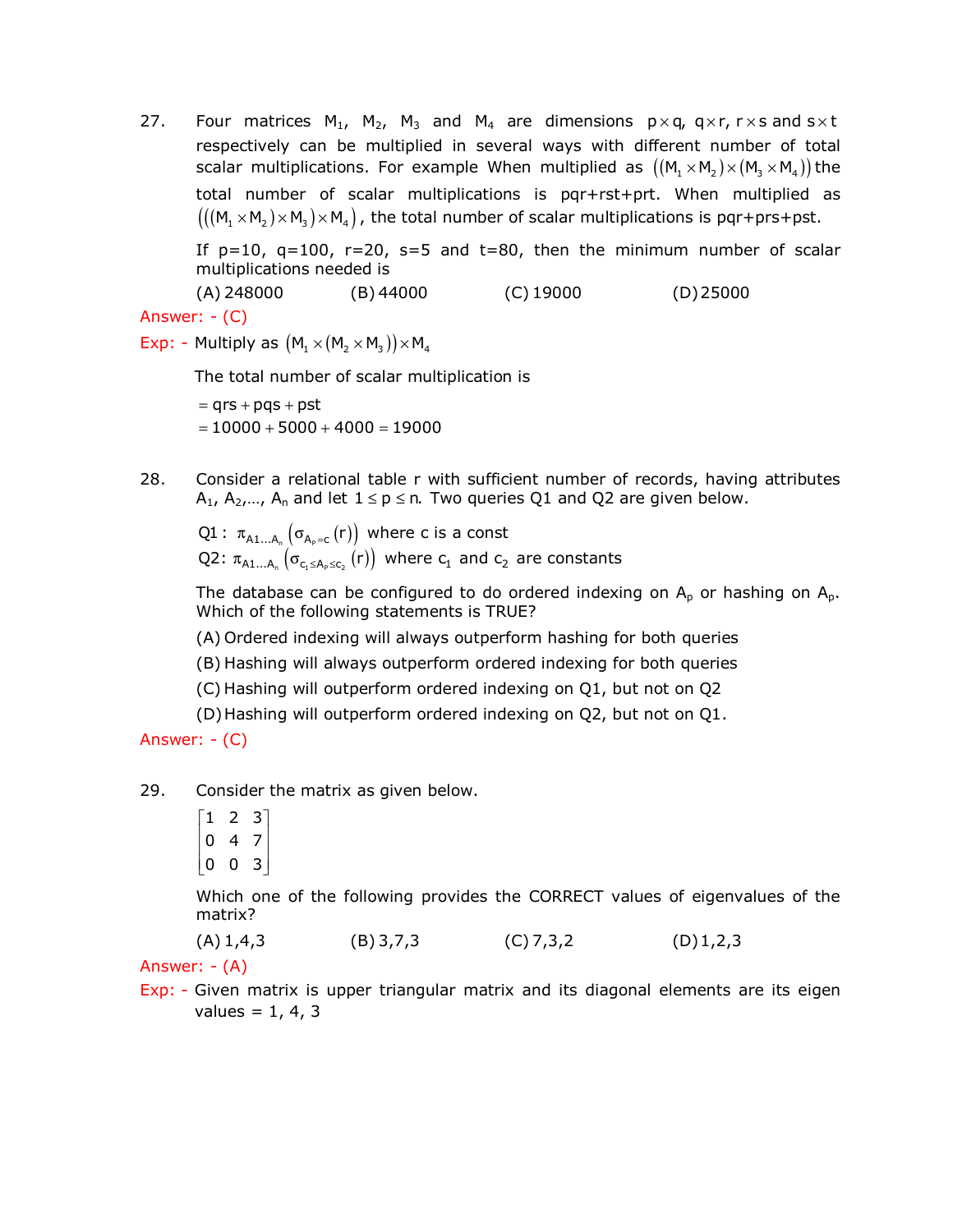30. Consider an instruction pipeline with four stages (S1, S2, S3 and S4) each with combinational circuit only. The pipeline registers are required between each stage and at the end of the last stage. Delays for the stages and for the pipeline registers are as given in the figure.



What is the approximate speed up of the pipeline in steady state under ideal conditions when compared to the corresponding non-pipeline implementation?

 $(A)$  4.0 (B) 2.5 (C) 1.1 (D) 3.0 Answer: - (B) Exp:  $-\frac{(5+6+11+8)}{(11+1)}$  $(11+1)$  $\frac{5+6+11+8)}{(11+1)} = \frac{30}{12} = 2.5$  $\frac{+6+11+8)}{(11+1)} = \frac{30}{12} =$ 

31. Definition of a language L with alphabet  $\{a\}$  is given as following

L =  $\{a^{nk} \mid k > 0$ , and n is a positive integer constant $\}$ 

What is the minimum number of states needed in a DFA to recognize L?

 $(A) k+1$  (B) n+1  $(C)$   $2^{n+1}$  $(D) 2^{k+1}$ Answer: - (B) Exp: - Let  $n = 3$  and  $k=1$ 

$$
\xrightarrow{\qquad \qquad \qquad } \qquad \qquad \overbrace{\qquad \qquad }^{a} \qquad \qquad \overbrace{\qquad \qquad }^{a} \qquad \qquad \overbrace{\qquad \qquad }^{a} \qquad \qquad \overbrace{\qquad \qquad }^{a} \qquad \qquad \overbrace{\qquad \qquad }^{a} \qquad \qquad \overbrace{\qquad \qquad }^{a} \qquad \qquad \overbrace{\qquad \qquad }^{a} \qquad \qquad \overbrace{\qquad \qquad }^{a} \qquad \qquad \overbrace{\qquad \qquad }^{a} \qquad \qquad \overbrace{\qquad \qquad }^{a} \qquad \qquad \overbrace{\qquad \qquad }^{a} \qquad \qquad \overbrace{\qquad \qquad }^{a} \qquad \qquad \overbrace{\qquad \qquad }^{a} \qquad \qquad \overbrace{\qquad \qquad }^{a} \qquad \qquad \overbrace{\qquad \qquad }^{a} \qquad \qquad \overbrace{\qquad \qquad }^{a} \qquad \qquad \overbrace{\qquad \qquad }^{a} \qquad \qquad \overbrace{\qquad \qquad }^{a} \qquad \qquad \overbrace{\qquad \qquad }^{a} \qquad \qquad \overbrace{\qquad \qquad }^{a} \qquad \qquad \overbrace{\qquad \qquad }^{a} \qquad \qquad \overbrace{\qquad \qquad }^{a} \qquad \qquad \overbrace{\qquad \qquad }^{a} \qquad \qquad \overbrace{\qquad \qquad }^{a} \qquad \qquad \overbrace{\qquad \qquad }^{a} \qquad \qquad \overbrace{\qquad \qquad }^{a} \qquad \qquad \overbrace{\qquad \qquad }^{a} \qquad \qquad \overbrace{\qquad \qquad }^{a} \qquad \qquad \overbrace{\qquad \qquad }^{a} \qquad \qquad \overbrace{\qquad \qquad }^{a} \qquad \qquad \overbrace{\qquad \qquad }^{a} \qquad \qquad \overbrace{\qquad \qquad }^{a} \qquad \qquad \overbrace{\qquad \qquad }^{a} \qquad \qquad \overbrace{\qquad \qquad }^{a} \qquad \qquad \overbrace{\qquad \qquad }^{a} \qquad \qquad \overbrace{\qquad \qquad }^{a} \qquad \qquad \overbrace{\qquad \qquad }^{a} \qquad \qquad \overbrace{\qquad \qquad }^{a} \qquad \qquad \overbrace{\qquad \qquad }^{a} \qquad \qquad
$$

 $(n + 1)$  states

32. An 8KB direct mapped write-back cache is organized as multiple blocks, each of size 32-bytes. The processor generates 32-bit addresses. The cache controller maintains the tag information for each cache block comprising of the following.

1 Valid bit

1 Modified bit

As many bits as the minimum needed to identify the memory block mapped in the cache.

What is the total size of memory needed at the cache controller to store metadata (tags) for the cache?

(A) 4864 bits (B) 6144bits (C) 6656bits (D)5376bits Answer: - (D)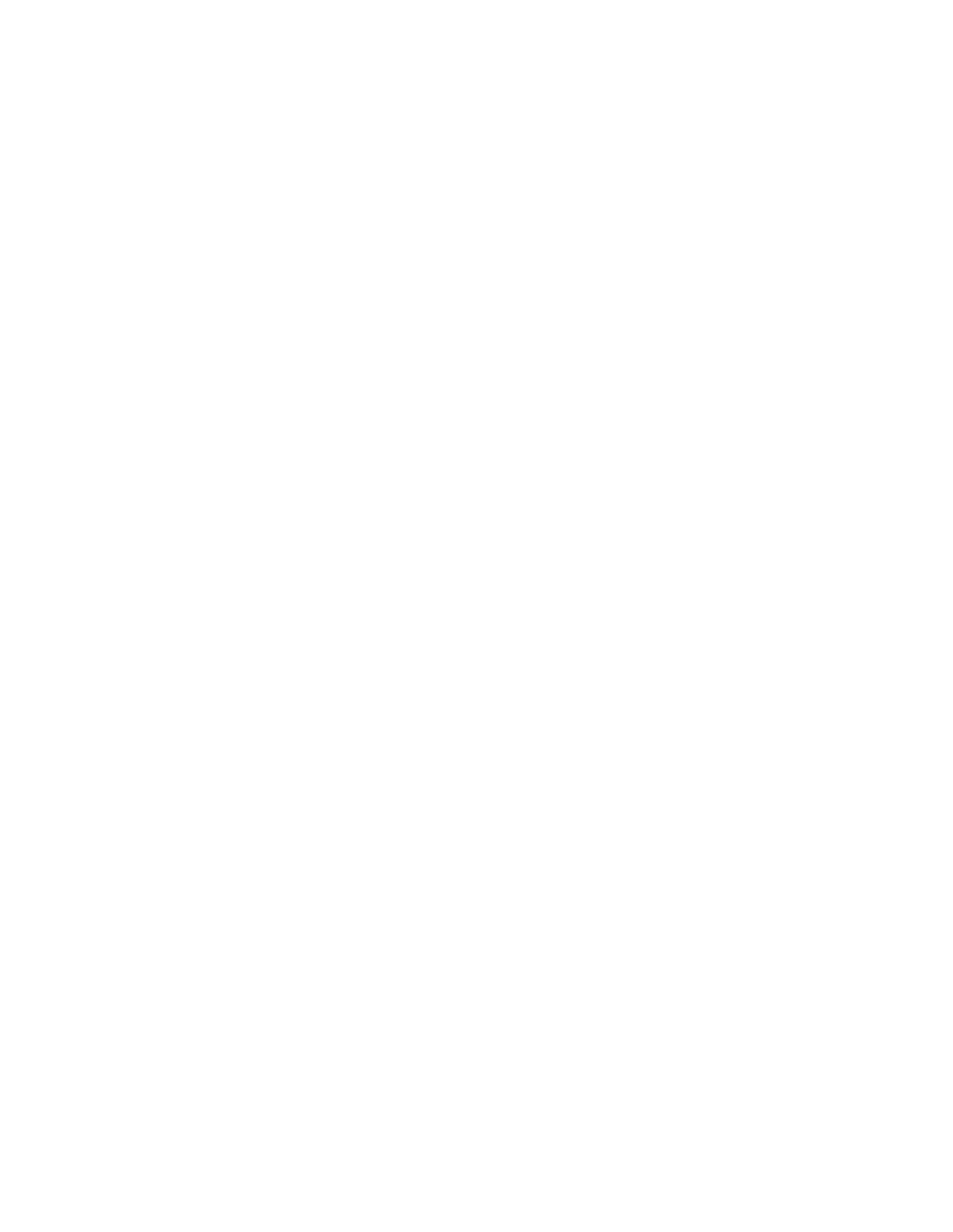

Answer: - (A)



Exp: - Options B and C will accept the string b Option – D will accept the string "bba" Both are invalid strings. So the minimized DFA is option A

- 
- 35. The following is comment written for a C function

 $/*$  This function computes the roots of a quadratic equation a.x^2+b.x+c=0. The function stores two real roots in \*root1 and \*root2 and returns the status of validity of roots. It handles four different kinds of cases. (i) When coefficient a is zero irrespective of discriminant (ii) When discriminant is positive (iii) When discrimanant is zero (iv) When discrimanant is negative Only in cases (ii) and (iii), the stored roots are valid. Otherwise 0 is stored in the roots. the function returns 0 when the roots are valid and -1 otherwise. The functin also ensures root1>=root2. int get\_QuadRoots (float a, float b, float c, float \*root1, float \*root2) ;  $*$  /

A software test engineer is assigned the job of doing black box testing. He comes up with the following test cases, many of which are redundant.

|                  |     | Input set |        |        | <b>Expected Output set</b> |                 |
|------------------|-----|-----------|--------|--------|----------------------------|-----------------|
| <b>Test Case</b> | a   | b         |        | Root1  | Root <sub>2</sub>          | Return<br>Value |
| $\mathsf{T}1$    | 0.0 | 0.0       | 7.0    | 0.0    | 0.0                        | -1              |
| T <sub>2</sub>   | 0.0 | 1.0       | 3.0    | 0.0    | 0.0                        | -1              |
| T <sub>3</sub>   | 1.0 | 2.0       | 1.0    | $-1.0$ | $-1.0$                     | 0               |
| T <sub>4</sub>   | 4.0 | $-12.0$   | 9.0    | 1.5    | 1.5                        |                 |
| T <sub>5</sub>   | 1.0 | $-2.0$    | $-3.0$ | 3.0    | $-1.0$                     | 0               |
| T6               | 1.0 | 1.0       | 4.0    | 0.0    | 0.0                        | - 1             |

Which one of the following options provide the set of non-redundant tests using equivalence class partitioning approach from input perspective for black box testing?

(A) T1,T2,T3,T6 (B) T1,T3,T4,T5 (C) T2,T4,T5,T6 (D)T2,T3,T4,T5 Answer: - (C)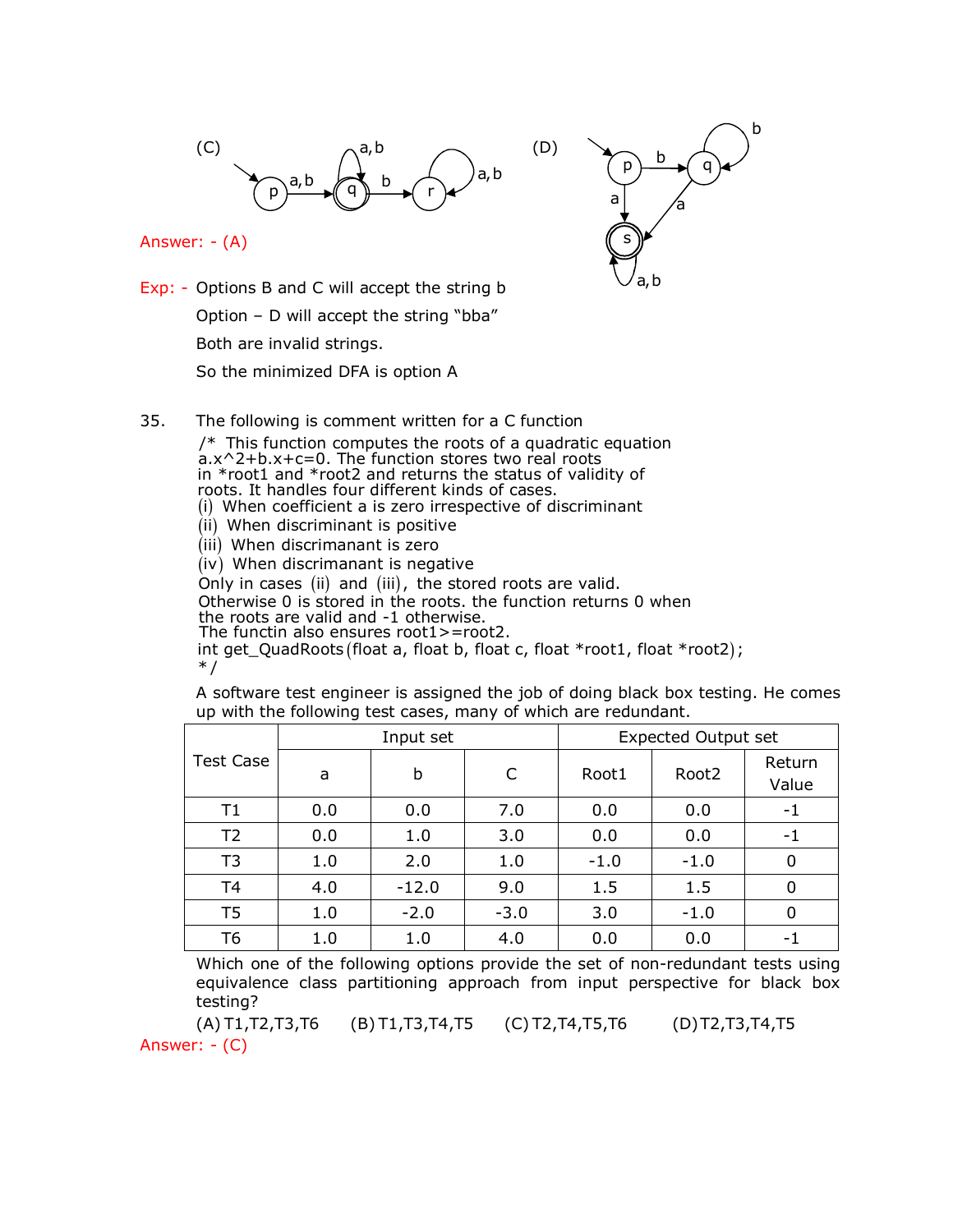Exp: - T<sub>1</sub> and T<sub>2</sub> checking same condition a = 0 hence, any one of T<sub>1</sub> and T<sub>2</sub> is redundant.

T<sub>3</sub>, T<sub>4</sub>: in both case discriminant (D)= $b^2 - 4ac = 0$ . Hence any one of it is redundant.  $T_5$  : D>0  $T_6$  : D<0

36. Database table by name Loan\_Records is given below.

|                                                                                                                                                             | <b>Borrower</b> | <b>Bank_Manager</b> | Loan_Amount |  |
|-------------------------------------------------------------------------------------------------------------------------------------------------------------|-----------------|---------------------|-------------|--|
|                                                                                                                                                             | Ramesh          | Sunderajan          | 10000.00    |  |
|                                                                                                                                                             | Suresh          | Ramgopal            | 5000.00     |  |
|                                                                                                                                                             | Mahesh          | Sunderajan          | 7000.00     |  |
| What is the output of the following SQL query?<br>SELECT count(*)<br>FROM(<br>(SELECT Borrower. Bank_Manager FROM Loan_Records) AS S<br><b>NATURAL JOIN</b> |                 |                     |             |  |
| (SELECT Bank_Manager, Loan_Amount FROM Loan_Records) AS T<br>$\mathcal{C}$                                                                                  |                 |                     |             |  |
| $(A)$ 3                                                                                                                                                     | ΈB) 9           | (C) 5               | D) 6        |  |

Answer: - (C) Exp: - S

| <b>Borrower</b> | Bank _ Manager | Bank _ Manager | Loan _ Amount |
|-----------------|----------------|----------------|---------------|
| Ramesh          | Sunderajan     | Sunderajan     | 10000.00      |
| Suresh          | Ramgqpal       | Ramgopal       | 5000.00       |
| Mahesh          | Sunderjan      | Sunderjan      | 7000.00       |

After executing the given query, the output would be

| <b>Borrower</b> | <b>Bank_Manager</b> | Load_Amount |
|-----------------|---------------------|-------------|
| Ramesh          | Sunderajan          | 10000.00    |
| Ramesh          | Sunderajan          | 7000.00     |
| Suresh          | Ramgopal            | 5000.00     |
| Mahesh          | Sunderajan          | 10000.00    |
| Mahesh          | Sunderajan          | 7000.00     |